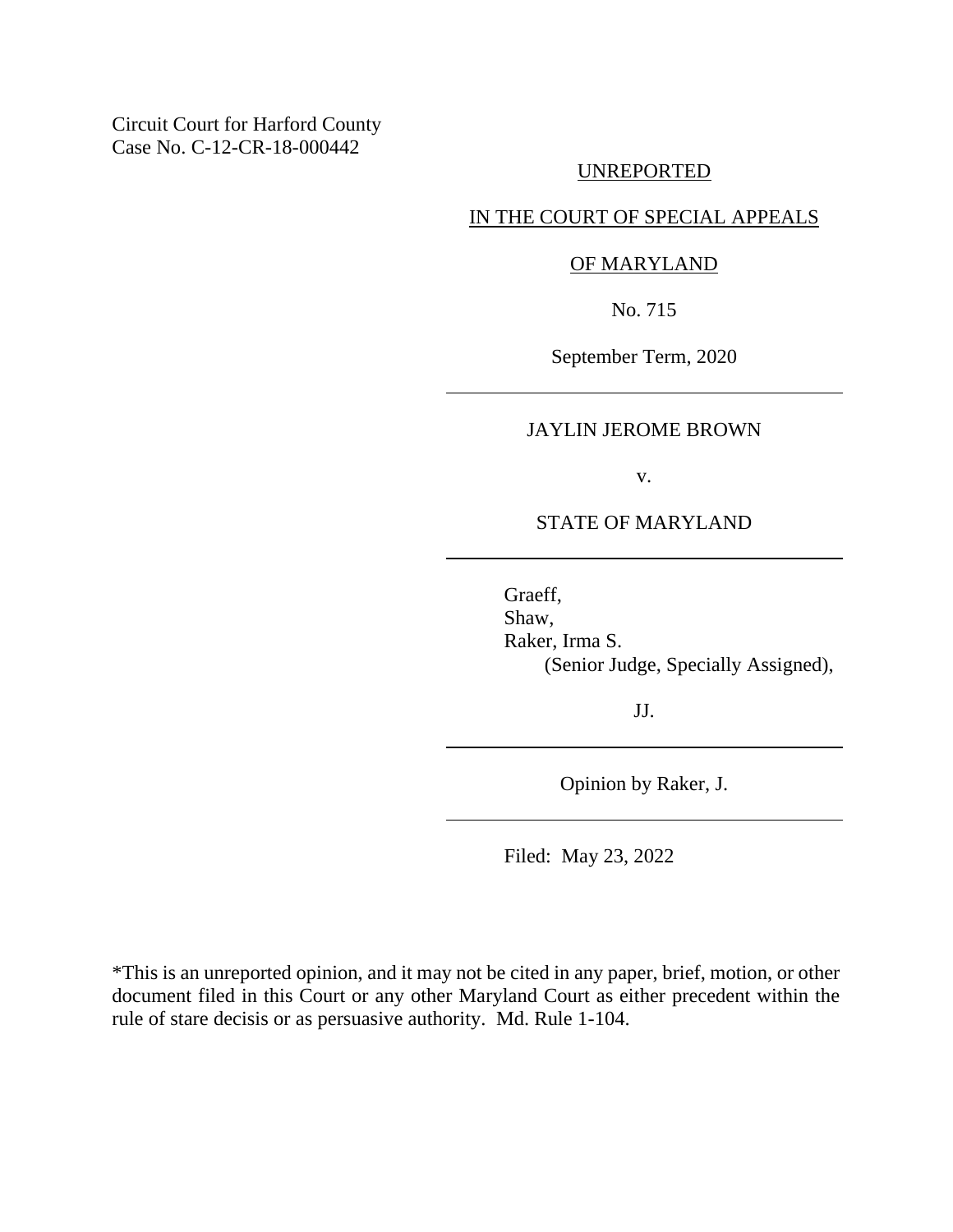Appellant Jaylin Jerome Brown was convicted in the Circuit Court for Harford

County of Second-Degree Specific Intent Murder, First-Degree Assault, Use of a Firearm

in the Commission of a Felony or Crime of Violence, and Possessing a Firearm while

Under the Age of Twenty-One. He presents the following questions for our review:

"1. Did the lower court err in failing to ask Mr. Brown's requested *voir dire* questions?

2. Did the lower court err in permitting the State's firearms examiner to offer an unqualified opinion in this case?

3. Did the lower court err in excluding Mr. Brown's proposed expert from testifying concerning the scientific flaws and documented error rates in firearms and toolmark identification evidence?

4. Did the lower court err in finding (a) that Mr. Brown's statement was not the impermissible product of promises and inducements, where he was told that providing a helpful, cooperative, and remorseful statement would 'go[] a long way in a jury's mind'; and (b) that Mr. Brown knowingly and voluntarily waived his right against self-incrimination?"

As to question one, the State agrees with appellant that, under *Kazadi v. State*, 467

Md. 1 (2020), the circuit court erred in failing to ask the requested *voir dire* questions about the burden of proof, presumption of innocence, and the defendant's right to remain silent. Accordingly, we shall reverse and remand this case for a new trial. The State also agrees that, on remand, the trial court should consider the admissibility of expert testimony pursuant to the standards set forth in *Daubert v. Merrell Dow Pharmaceuticals, Inc.*, 509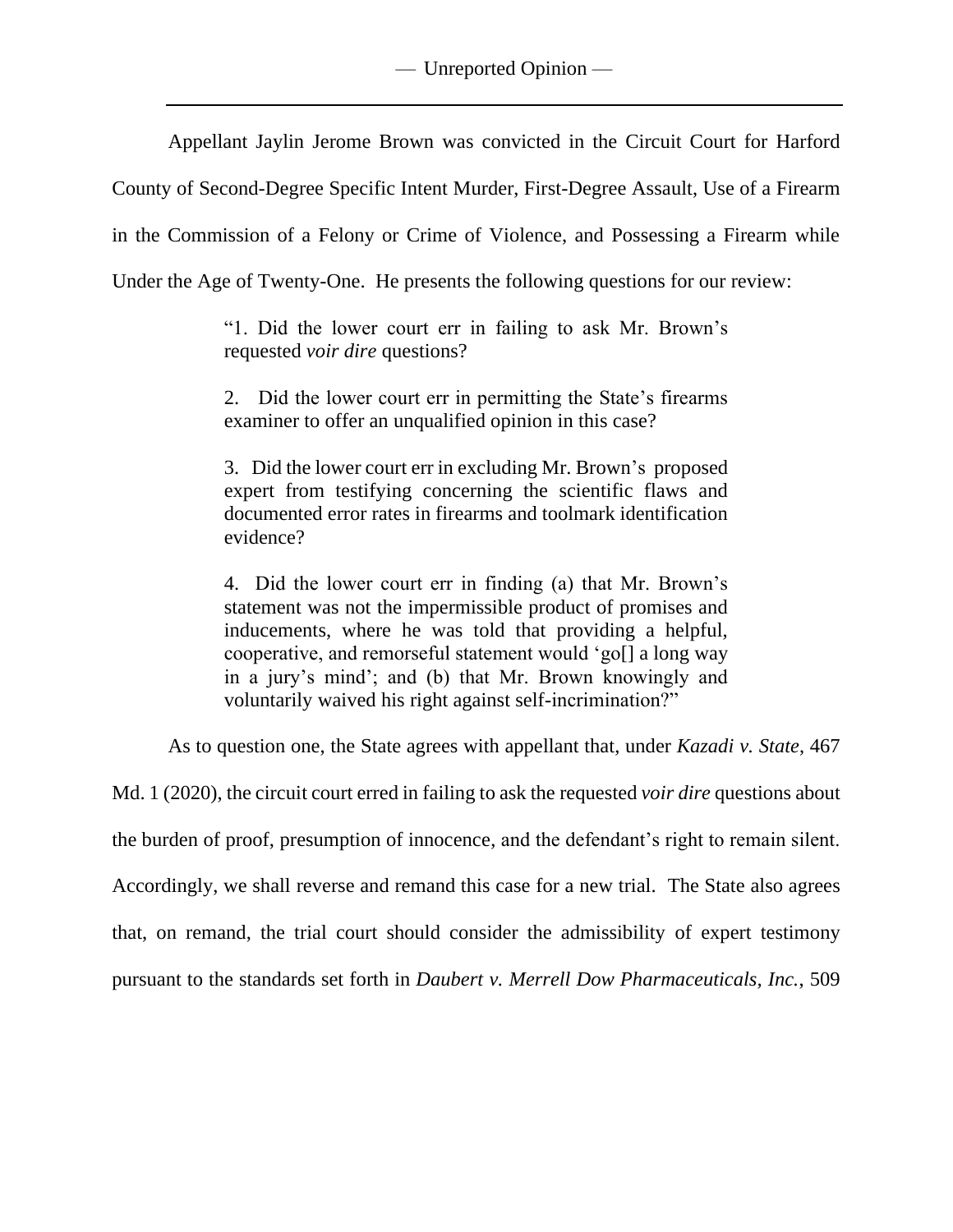U.S. 579 (1993), and *Rochkind v. Stevenson*, 471 Md. 1 (2020).<sup>1</sup> We shall also vacate the ruling denying appellant's motion to suppress his statement and remand the issue to the circuit court to reconsider whether the statement was admissible.

### I. Background and Facts

Appellant was indicted by the Grand Jury for Harford County. He was convicted by a jury and the circuit court imposed a total term of incarceration of sixty-five years, forty-five years suspended.<sup>2</sup>

This case arises from the death of Thailek Willis on August 3, 2018. At trial, the State alleged that appellant murdered Mr. Willis.

On August 3, 2018, members of the Harford County Sheriff's Office found Mr. Willis in the driver's seat of a vehicle at the scene of a shooting. He had no signs of life. Two shell casings were recovered nearby. A bullet was recovered from Mr. Willis's body during an autopsy.

<sup>1</sup> Because the parties agree that the trial court erred in declining to ask required *voir dire* questions, and that the firearms expert issues will be analyzed under the newly adopted *Daubert v. Merrell Dow Pharmaceuticals, Inc.*, 509 U.S. 579 (1993), standard, we omit any facts related to those questions.

 $2$  The circuit court imposed the following sentences: forty years, twenty-five suspended, for Second-Degree Murder; twenty years, consecutive, fifteen suspended, for Using a Firearm in the Commission of a Felony or Crime of Violence; and five years, suspended, for Possessing a Firearm while Under the Age of Twenty-One. For sentencing purposes, the First-Degree Assault conviction merged with the Second-Degree Murder conviction.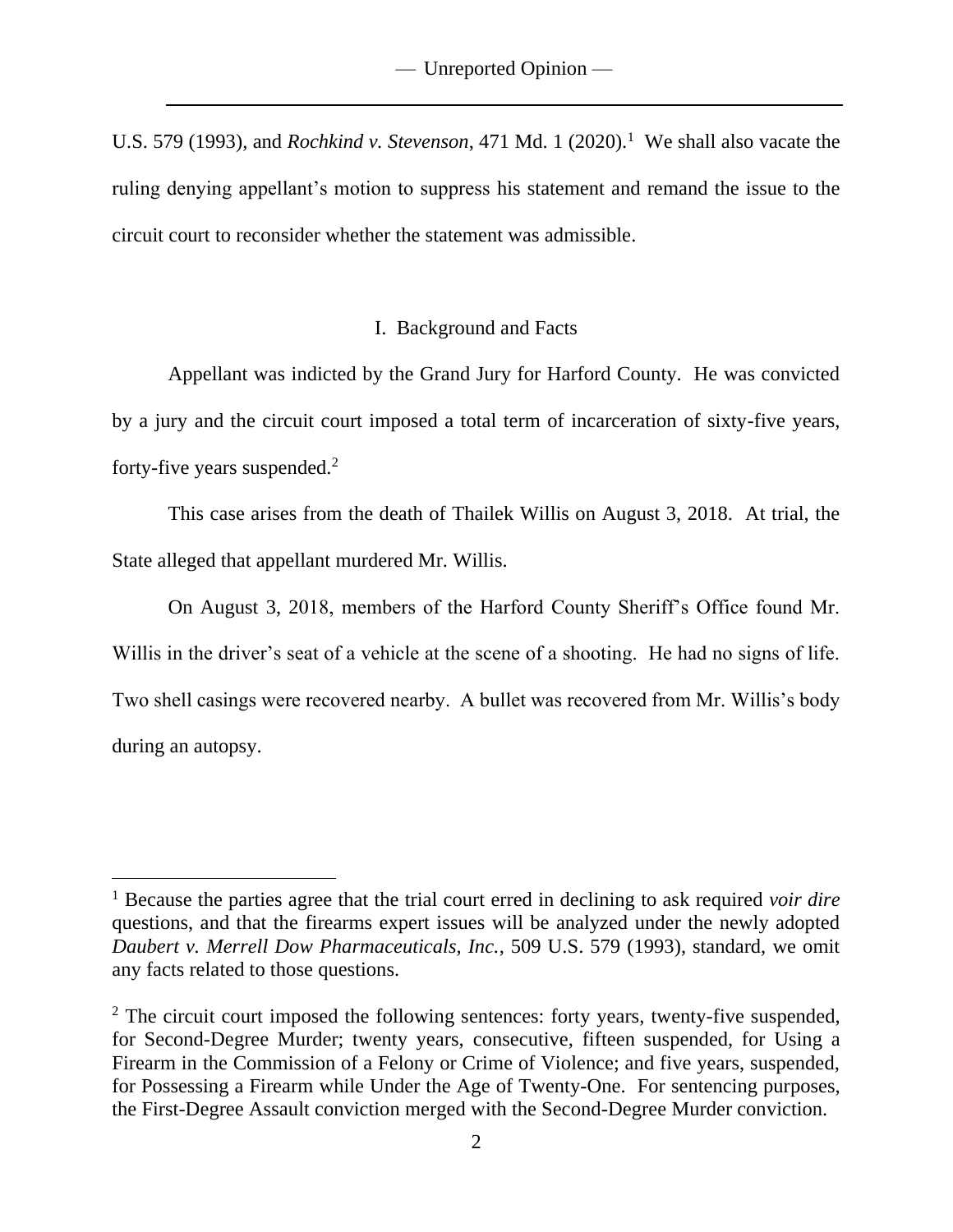Three days after the shooting, appellant was arrested at gunpoint by between twenty and thirty officers of the Harford County Sheriff's Office. While in custody, appellant made a statement to the sheriffs. Appellant filed a pre-trial motion to suppress his statement. We set forth the facts as presented at the suppression hearing.

At the time of this incident, appellant was fifteen years of age. His parents repeatedly tried to contact the sheriff's office to see their child, but they were not permitted to meet with him. Two detectives told appellant that they wanted to get his side of the story. They gave him food and water, and then they explained that they were investigating a homicide at Edgewood High School, that there was a warrant for appellant's arrest, that he was being charged as an adult with first-degree murder, that he was going to go to jail that day, and that there was "nothing" they could "do about that."

The sheriffs gave appellant a sheet of paper containing his rights pursuant to *Miranda v. Arizona*, 384 U.S. 436 (1966). They also read those rights to him. They asked him whether he understood, and he replied "not really." The detectives then re-explained his rights. They stressed that talking with them was "clearly up to" appellant. The following conversation then ensued:

"[APPELLANT]: Yeah, I feel what you saying.

DET. BERG: Okay. So you understand what I've told you?

[APPELLANT]: Yeah.

DET. BERG: What you've read? Okay, here's a pen just check the appropriate box . . . you understand what I just told you. Put your initials in that box.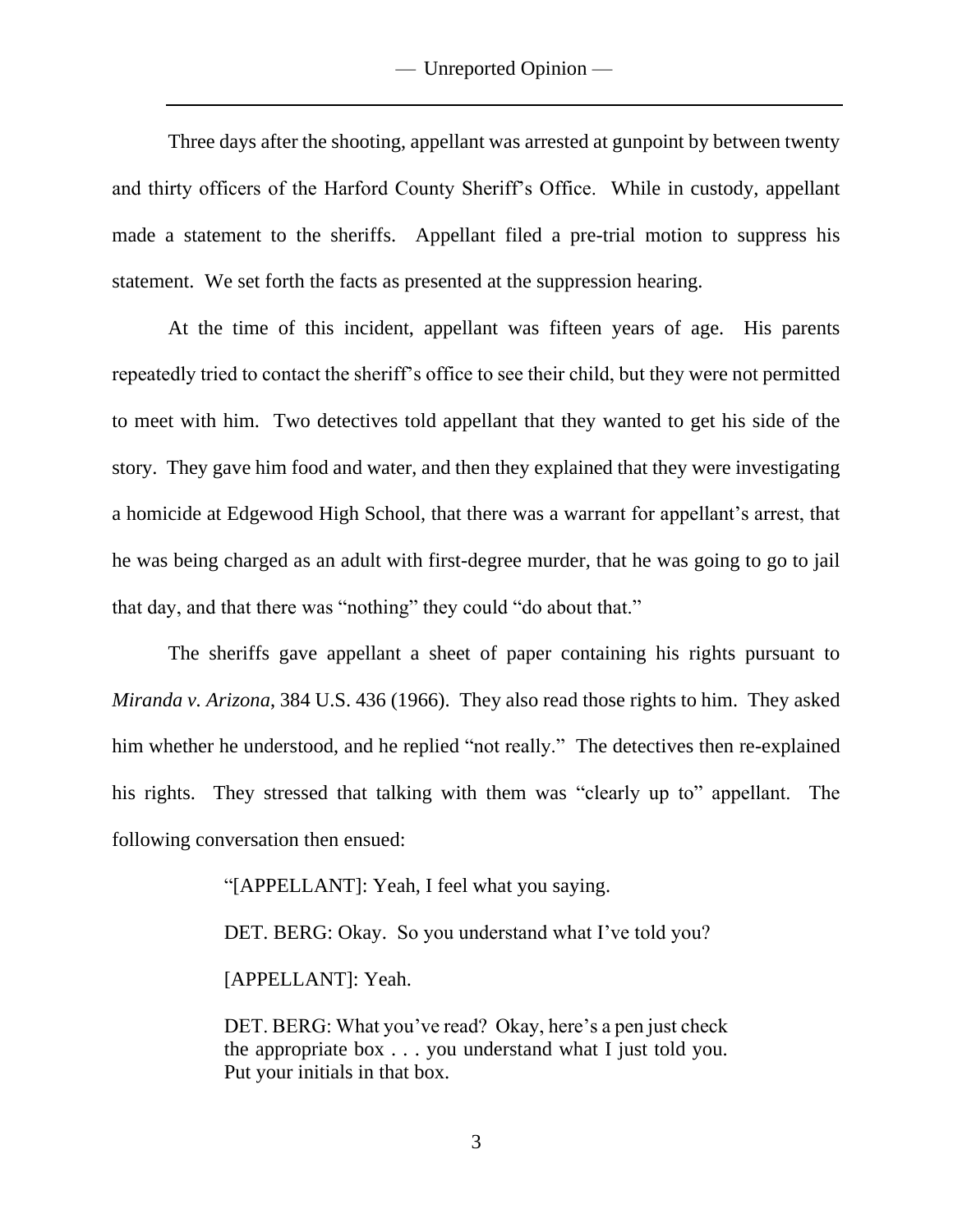DET. PILACHOWSKI: What'd you mark?

[APPELLANT]: Yeah.

DET. BERG: Are you willing to talk to me after being advised of your rights?

[APPELLANT]: What you mean?

DET. BERG: Are you willing to talk to us; you wanna talk tonight?

DET. PILACHOWSKI: We'd like your side of the story Jaylin. Stories are being told but only you know what you know. The . . . other people put words in your mouth.

DET. BERG: We've already spoken with people. People that were there that night, people that identified you as being there that night; we just wanna get your side of the story of what happened. I think it's my stomach.

DET. PILACHOWSKI: And mine.

DET. BERG: Yeah; sorry. You're also the first of 2 people that we're talking to.

[APPELLANT]: I don't got nothing . . .

DET. BERG: So you're willing to talk to us after being advised of your rights?

[APPELLANT]: Yeah.

DET. BERG: Okay. Have any threats, promises, force . . . duress been used to have you talk to us? Have we forced you to talk to us? And what'd you check off?

[APPELLANT]: Mm?

DET. BERG: What box did you check?

[APPELLANT]: No.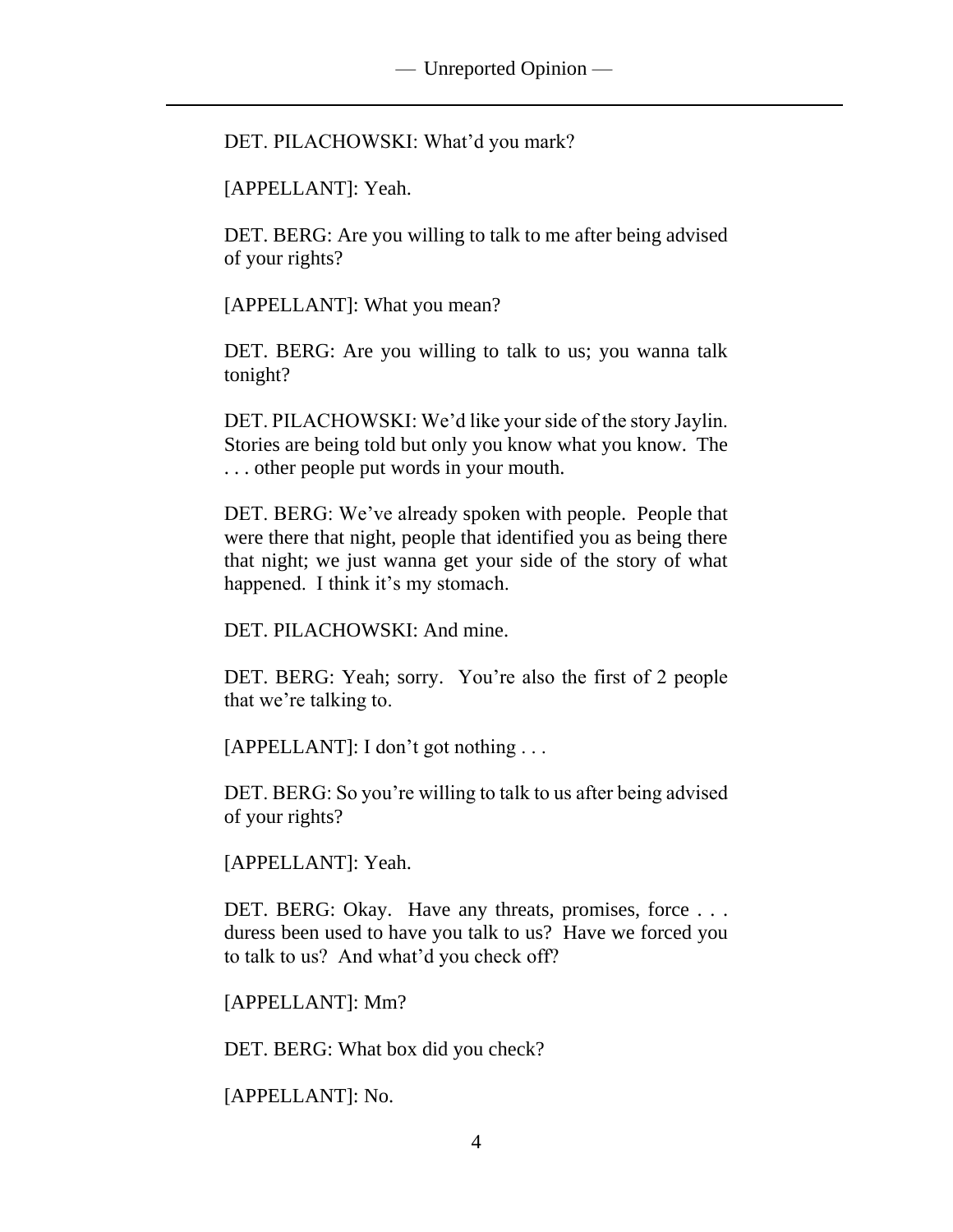DET. BERG: Okay. And can you sign where it says signature of person being advised?

[APPELLANT]: I don't even know how to write cursive.

DET. BERG: How old are you?

[APPELLANT]: 15.

DET. BERG: Did, did they stop teaching cursive in school? They didn't teach you guys? What year did they stop teaching that?

DET. PILACHOWSKI: It's not too long ago.

DET. BERG: Alright.

[APPELLANT]: When I was going to the 3rd grade.

DET. BERG: Okay. And Detective Pilachowski is gonna sign here in the witness box. Alright, what happened Friday night?

[APPELLANT]: (Inaudible) know. Mm . . . I don't know for real.

DET. BERG: Something bad happened and I don't think it was meant to happen. Somebody died that night; they're never coming home. I had to go tell their mom and dad at 02:30 in the morning that their son was murdered; shot. Shot in the back. Bullet went through . . . bullet went through shoulder, through a lung and into his heart.

[APPELLANT]: Mm mm . . . that don't make sense . . . . Went (inaudible)."

The detectives asked appellant whether he knew someone named "Yotti" and whether and how that person was involved in Mr. Willis's death. The detectives asked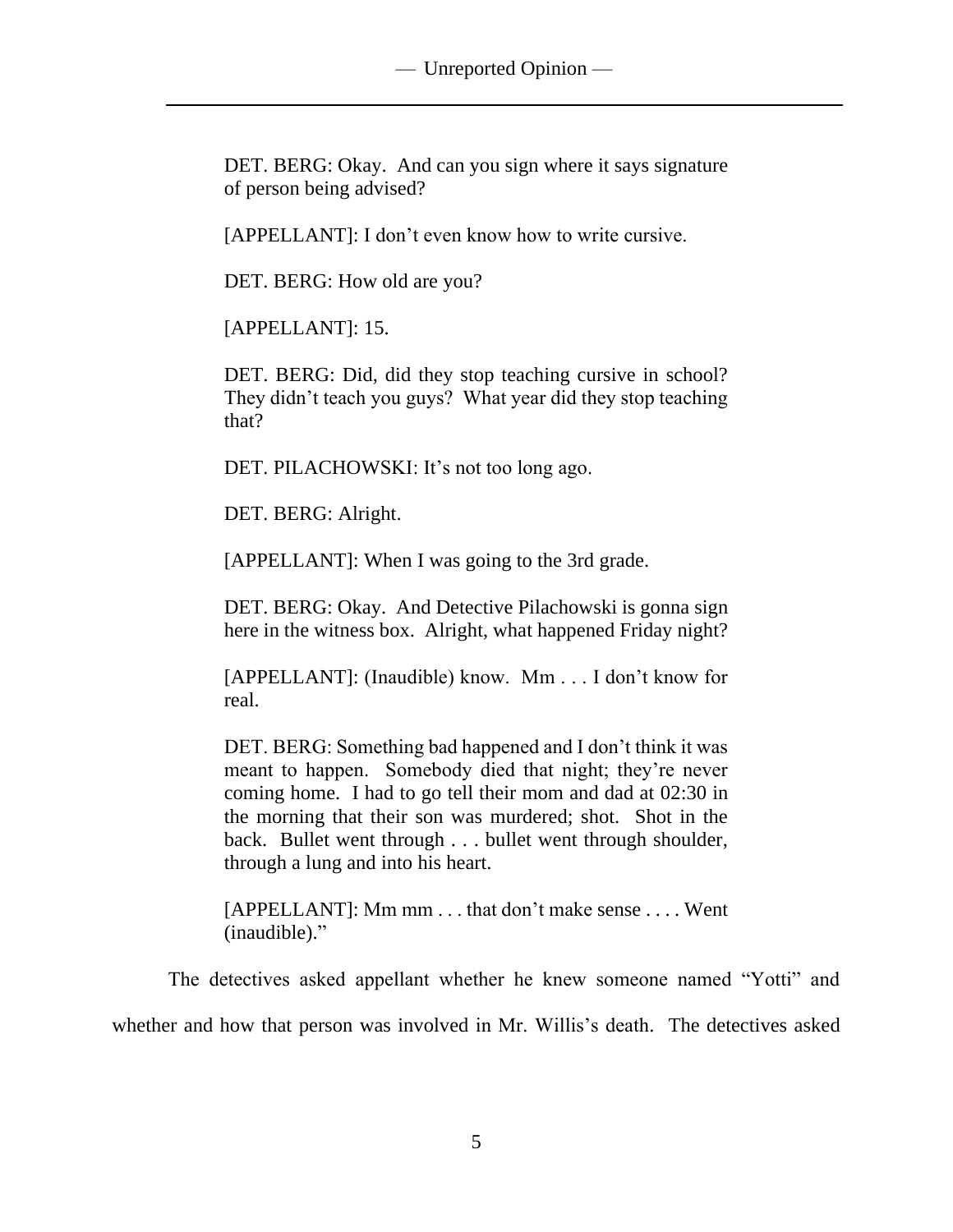appellant about his living situation, family, hobbies, and what he was doing on the night

Mr. Willis died. They told appellant as follows:

"DET. BERG: And we know that sometimes things happen. We, we do this for a living. We talk to people every day and we know sometimes people do things and things get a little out of control and unexpected things happen. It doesn't mean you're a bad person. It just means something bad happened. And it's all in what you do after that happens. And being honest and up front, this stuff we all, already know is gonna look a lot better down the road to other people including the victim's family. His name is Thailek; do you know Thailek? He was a really good soccer player. Um, sold weed in the area and mom and dad at home; uh, brother at home.

DET. PILACHOWSKI: Sometimes good people make silly mistakes. It all happens. Like Detective Berg said, sometimes it just spirals out of control and sometimes you can't control that by what others do. Do you understand that? I think you'd feel better if you got it off your chest. Just tell us what happened. Did you set it up?"

Det. Berg asked appellant to "give me something to tell the parents." The detectives asked

appellant if he "could take it all back, would" he? Appellant replied "I wish I could take

back," and he stated "I don't even wanna be here . . . . I'm talking on this earth."

Detective Berg advised appellant as follows:

"If you were sitting in front of a jury, right; your court trial. You got all these people staring at you and they went back and watched an interview and they see that you're being remorseful, you're being respectful . . . which you are. But you're being remorseful and you're sorry about what happened and you're willing to cooperate, goes a long way in a jury's mind.

And like I said when things spiral out of control and I think you got caught up in something you weren't expecting. I think things went a little too far. But this is the time to tell us cause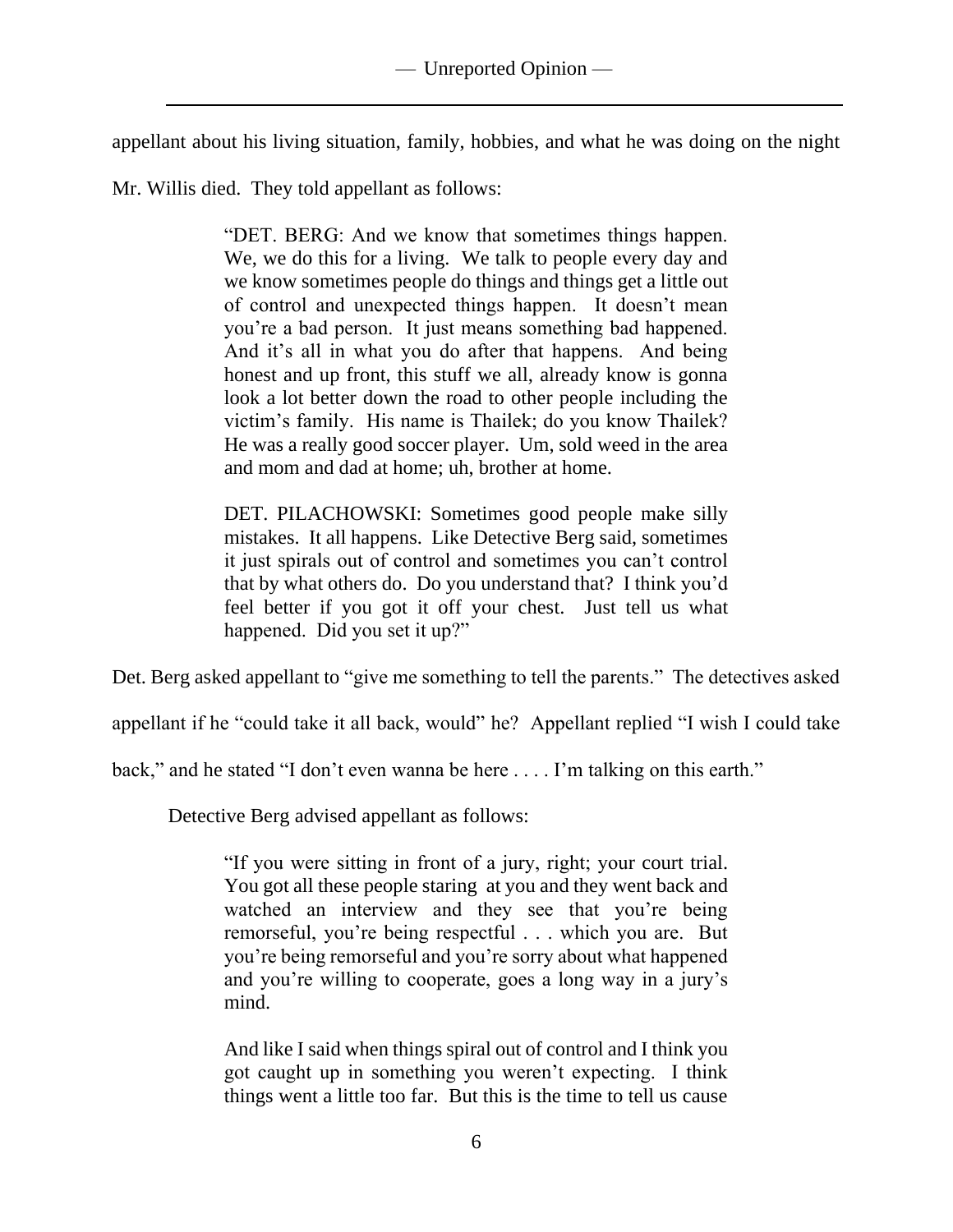once, once you leave here tonight it, it's . . . you're not . . . you're gonna be sitting and thinking about stuff and other people are gonna have opportunities to talk. This is your time to tell your story and what happened that night. And we just wanna . . . we just wanna know what happened. I want something to go back and tell that family, you know what; it was an accident and they feel horrible about it. It was just stuff that spiraled out of control."

Appellant then made a statement to the detectives. He admitted that he had had an

encounter with Mr. Willis the night Mr. Willis died, that he had brought a handgun to that

encounter, and that the handgun had discharged at that encounter. He told the detectives

that, in the aftermath, he had "almost killed" himself and had had problems sleeping.

The detectives asked appellant about that handgun. They said to him as follows:

"It's okay. I mean listen, I'm not sugar coating anything. You're . . . it's a lot of trouble here. You're in a lot of trouble. You know? And I think when you sit later and you're really. . . the weight of all this hits you, it, it's a big, big deal. And you got a family who loved their son they're never gonna see again, and a brother who is devastated. Grandma's called me every day crying wanting . . . wondering what's going on. And I think you just owe them the truth of what happened. This is your chance to do the right thing.

\*\*\*

[T]ell us how everything went down that night, no matter how hard it, it is. You're gonna feel better and you get it out there and you're gonna be seen as a, as an honest person that just made a mistake or just somebody that made a mistake. How did you guys wind up there at that school that night.

\*\*\*

I wanna be sure if somebody handed it to you that's okay but we need to know that now. I don't wanna find out down the road, oh wait . . . I, I made that up about finding the gun. You know what I mean? So if it came from somebody we need to know cause we don't wany any . . . you don't want any other charges on you."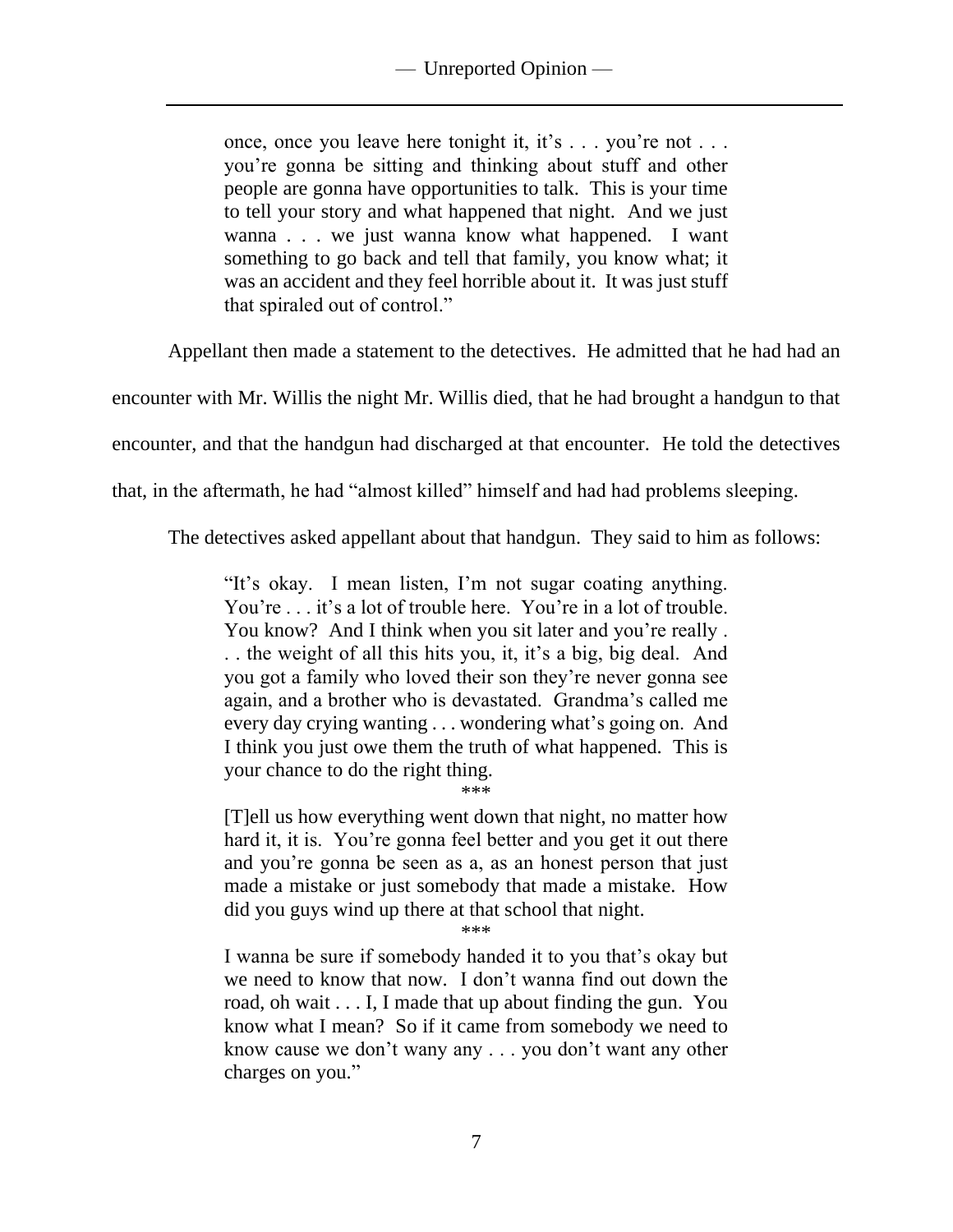Appellant stated that he had discovered the gun earlier that evening on a school basketball court. The detectives asked appellant "[d]o you think [the bullet that killed Mr. Willis]'s gonna be from the gun you had?" Appellant responded "I hope . . . I don't . . . I hope not."

One of the detectives told appellant "we need to go get this gun." He told appellant "that's huge for you. And cooperating and you telling us hey, I didn't know this was all gonna happen, that's huge, you understand?" Appellant then led law enforcement officers to the handgun, but, before they left the Sherriff's Department office, the following exchange ensued:

> "DET. BERG: Mr. Brown, just real quick, um, I know you're upset about what happened. You made some comments earlier. Are, are you gonna hurt yourself? Do you wanna hurt yourself? You gotta speak up, I gotta . . .

[APPELLANT] No.

DET. BERG: Okay. Were you saying that because you're upset about what happened?

[APPELLANT]: No, cause it's the truth.

DET. BERG: Was it the truth at the time; like after you . . . after the shooting happened or is it the truth like today?

[APPELLANT]: Both.

DET. BERG: Are you gonna hurt yourself?

[APPELLANT]: No.

DET. BERG: But you understand when you say that stuff we kind of have an obligation so I gotta . . . that's why I'm trying to gauge that . . .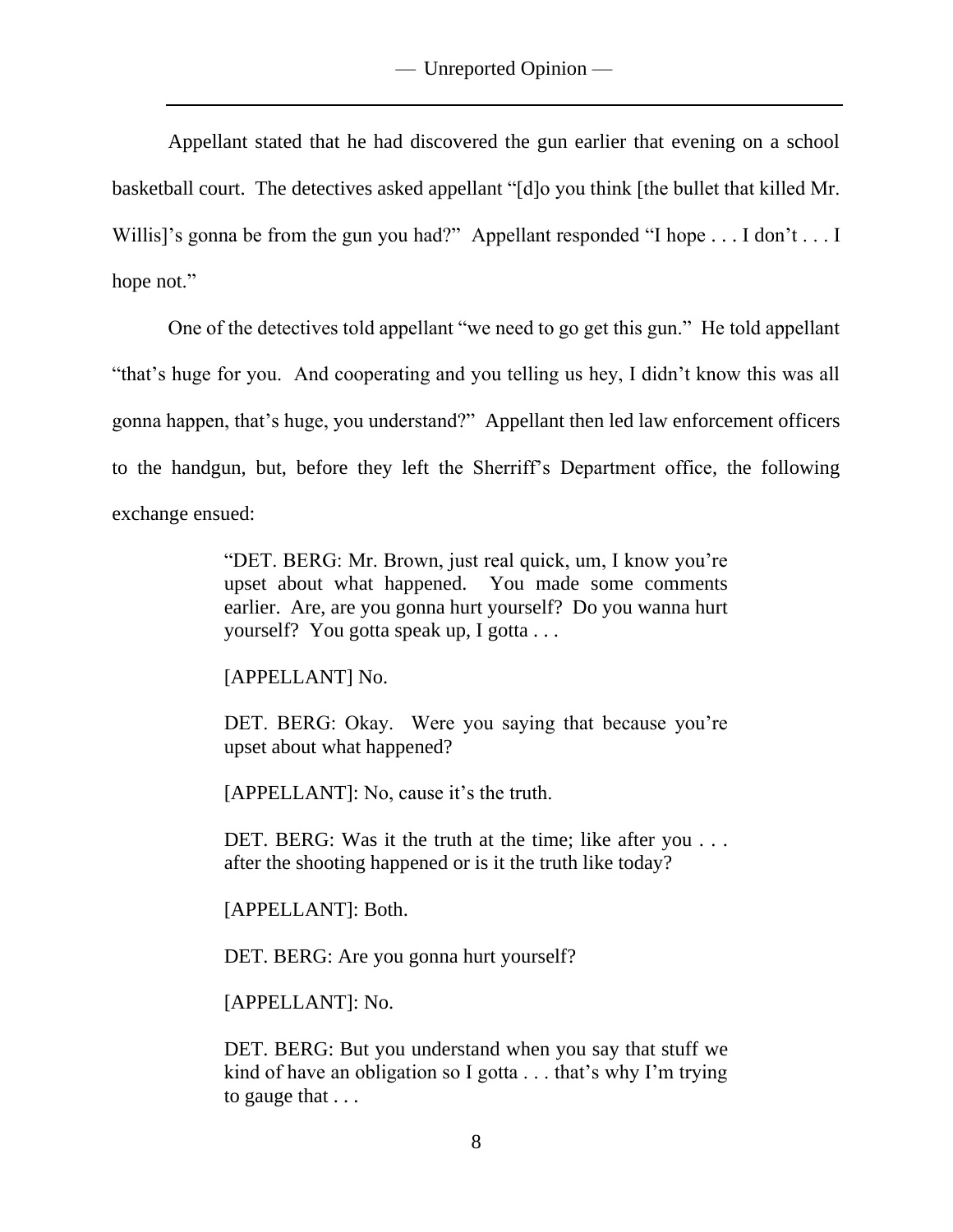[APPELLANT]: Right.

DET. BERG: If you're serious about that, you know, take you to talk to somebody. If you're not, you know, gonna hurt yourself you just gotta let me know.

[APPELLANT]: (Inaudible mumble)

DET BERG: How would you hurt yourself?

[APPELLANT]: I wouldn't. Don't even matter.

DET. BERG: It does matter.

[APPELLANT]: I don't even know. If the time . . . I guess if the time was right or whatever.

DET. BERG: What would you do?

[APPELLANT]: Wouldn't be here.

DET. BERG: Where would you be?

[APPELLANT]: (Inaudible)

DET. BERG: Where?

[APPELLANT]: Heaven or hell.

DET. BERG: What's that mean?

[APPELLANT]: I'd be gone.

DET. BERG: Where would you be?

[APPELLANT]: Dead.

DET. BERG: Why.

[APPELLANT]: It's too much.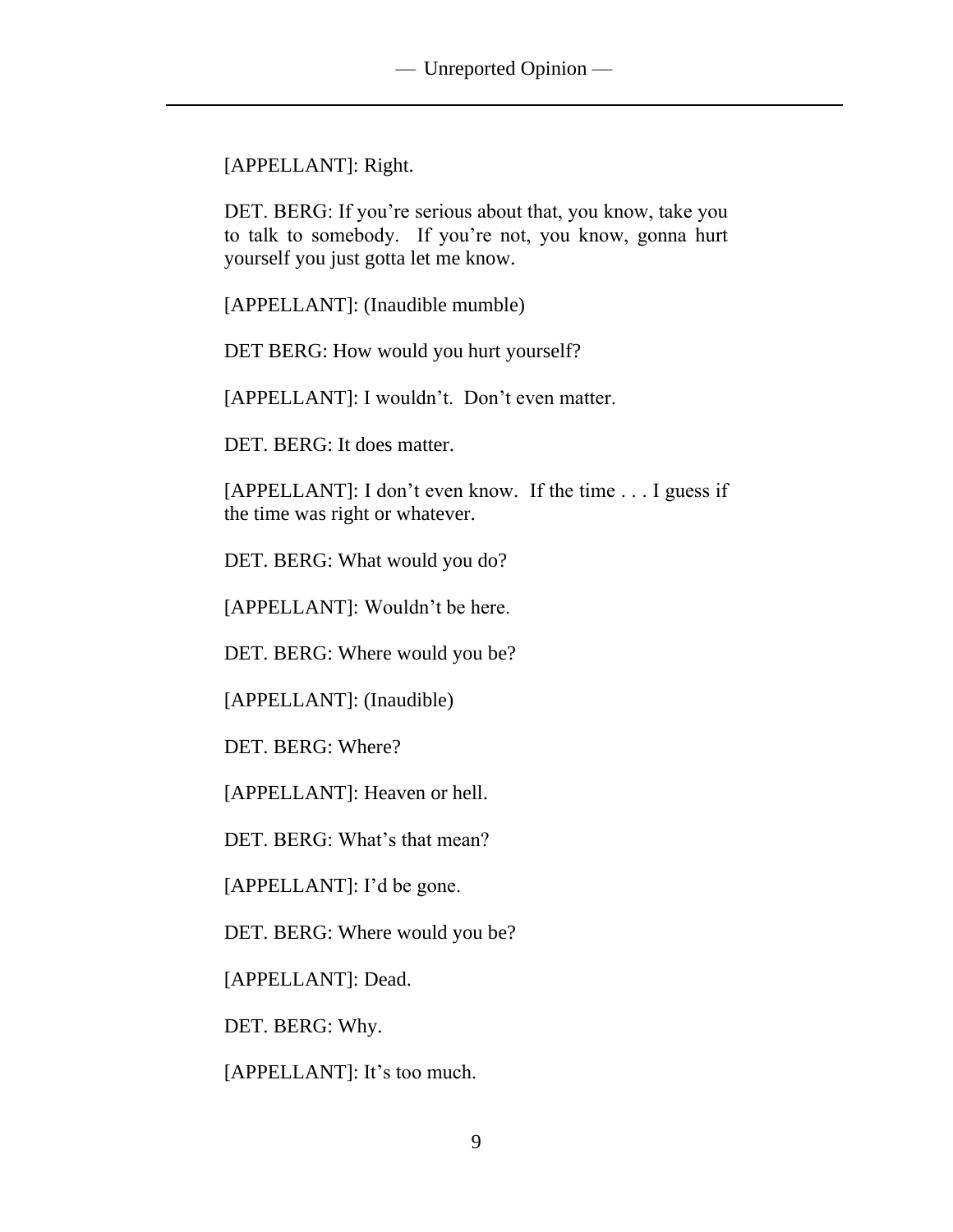DET. BERG: Alright.

[APPELLANT]: I'll be fine.

DET. BERG: Well you're telling me that . . . heaven or hell, you'd be dead. Then you're saying you'd be fine, what am I supposed to believe? How am I supposed to believe you're gonna be fine?

[APPELLANT]: I'm not gonna do nothing.

DET. BERG: You look me in the eye and tell me that?

[APPELLANT]: I'm not gonna do nothing. I'm not.

DET. BERG: Alright, listen; I told you before I think shit happened that night that wasn't supposed to happen. I don't think anybody intended to kill anybody. I may be wrong. You're the only one that knows that. Did you intend to kill anybody that night?

[APPELLANT]: Course not.

DET. BERG: Okay. We're gonna go get this gun, we'll, we'll match it up, okay? We know which one you had; we know which one he had cause of what you described and what the witnesses described.

[APPELLANT]: Right.

DET. BERG: Okay? You're cooperating; you're, you're doing the right thing. We're gonna get you on track, okay; alright? You're doing what's right. You just gotta be honest and upfront but I need to know, are you gonna hurt yourself? We take you to jail, are you gonna hurt yourself? Do we need to put you on suicide watch? Alright, alright; hang tight. I'm gonna go get these guys and we'll get going."

At the suppression hearing, appellant testified that when he was speaking to the

detectives, he did not know what was going on, was scared, and was not really paying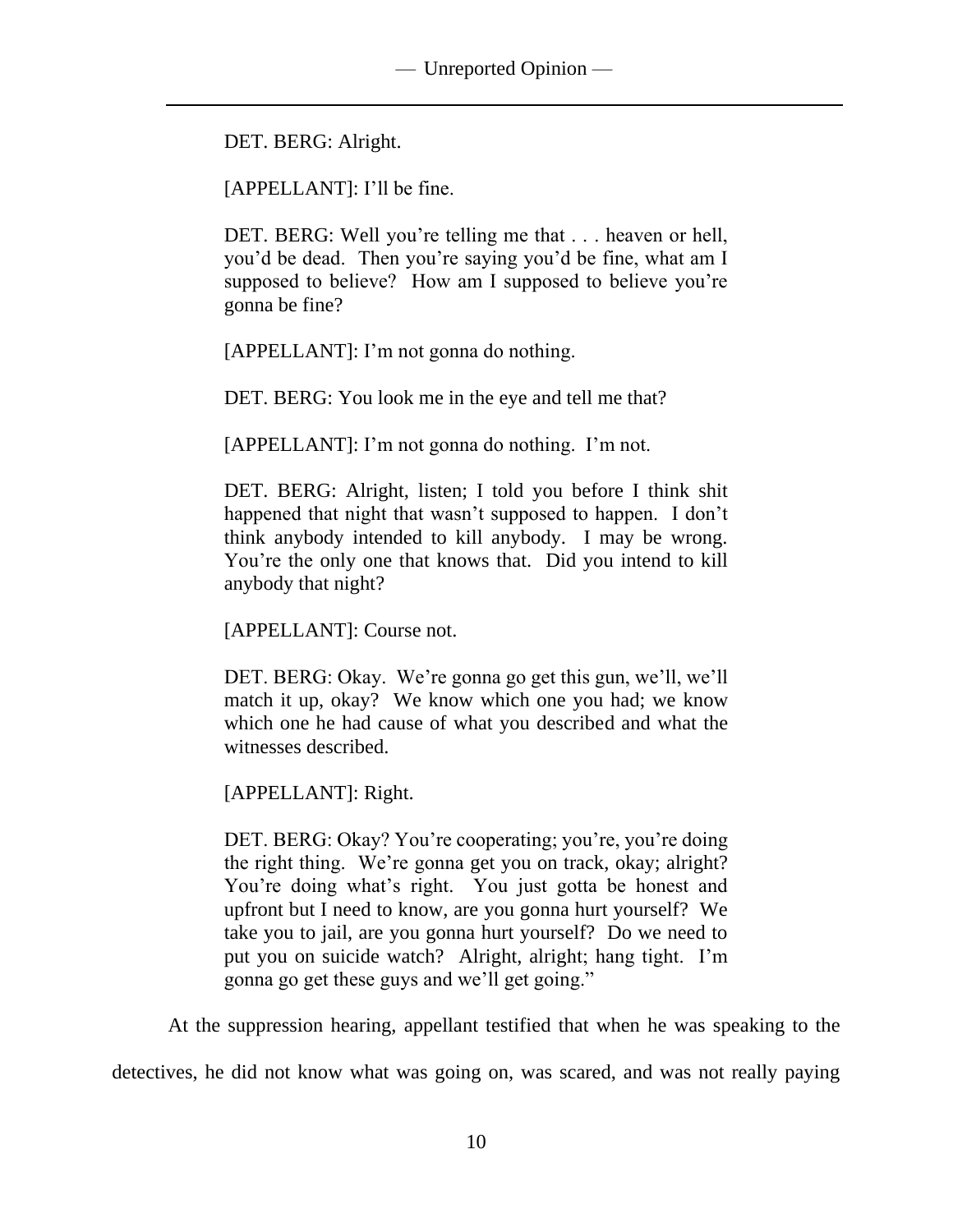attention. He testified that he did not know that "attorney" meant "lawyer." Regarding the law enforcement officers interrogating him, appellant testified that he "thought they were going to benefit for me . . . [l]ike benefit me in a good way instead of wanting me to be locked up. I didn't think they wanted me locked up." He testified that he trusted the police because his godfather was a detective. He testified that he initialed the *Miranda* form because the detectives told him to.

Appellant called Dr. Neil Blumberg as a witness. Dr. Blumberg testified that appellant suffered "from three mental disorders: Post-traumatic stress disorder, attentiondeficit/hyperactivity disorder, combined presentation by history, and cannabis use disorder, moderate." He opined that appellant's psychological profile would "cause substantial impairment in his knowingly, intelligently and voluntarily understanding and waiving his *Miranda* rights." Finally, he testified that there were long pauses in the interrogation, which, in his opinion, "suggested that [appellant] may not have understood or may have had some difficulty with focus or concentration."

Appellant's counsel cross-examined Det. Berg. He admitted that he could have contacted appellant's parents but did not do so because he had "interviewed numerous people and when parents are present, we very rarely get the juvenile to open up about what happened."

Appellant's counsel argued that appellant's statement should be suppressed because it was the involuntary product of police inducements and it was not preceded by a knowing and voluntary waiver of his Fifth Amendment right against self-incrimination.

11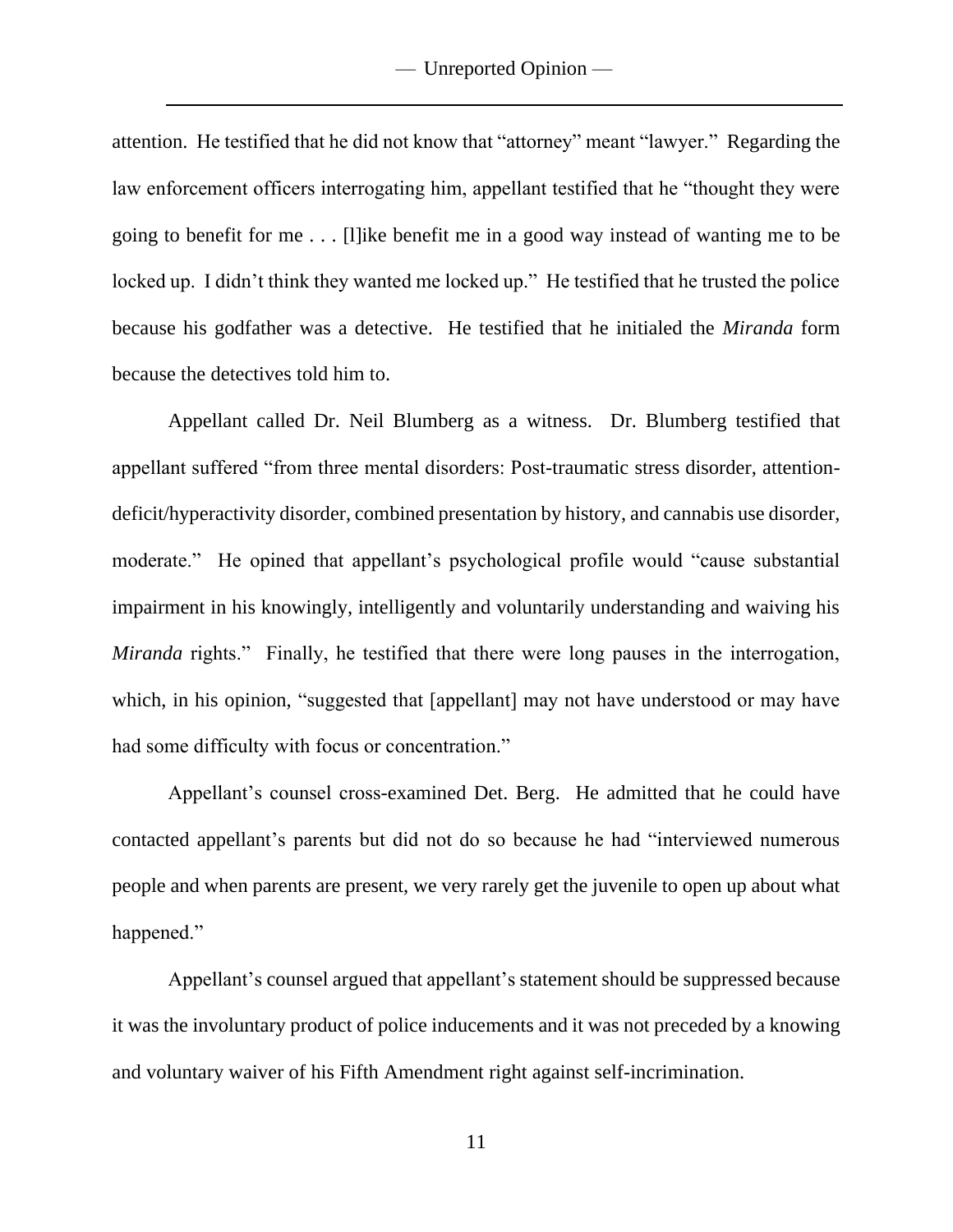The trial judge stated that appellant's testimony that he was scared during the interrogation was credible, but that his testimony that he did not know what was going on during the interrogation and his testimony that he was not really paying attention during the interrogation was not credible

The trial court denied the motion to suppress appellant's statements. With respect

to appellant's improper inducement argument, the trial court found that appellant was not

induced improperly to make a statement, reasoning as follows:

"Counsel for Mr. Brown also recited those cases in which statements made by the interrogating officers were deemed to be improper inducement in this case. But in this case what I find is that in examining them in light of [*Hillard v. State*, 286 Md. 145 (1979)], as defense counsel points out, it is not merely that there is no consideration from a prosecuting authority. That's not the sole measure as to these *Hillard* factors. It is also whether there is any reliance on these statements in order for Mr. Brown to have made them.

But they are not improper inducements in this case. The detectives techniques and interrogating techniques are not improper in this case. None of them are lies. They are all relating to public safety, how the Defendant might feel if he talks about them, and what collateral benefits in terms of telling the victim's parents. Then there are also exhortations to tell the truth, which are not improper inducements under *Winder* [*v. State*, 362 Md. 275 (2001)].

Even at first glance if the statements regarding imagine what a jury would think in this case, how they would feel about you cooperating with us, that is not an improper inducement in this case because those are things that a jury might consider in this case. It is true that a jury might consider remorse. It doesn't mean and can't be held as an inducement by the detectives to mean that they can control what the jury does in trial in this case.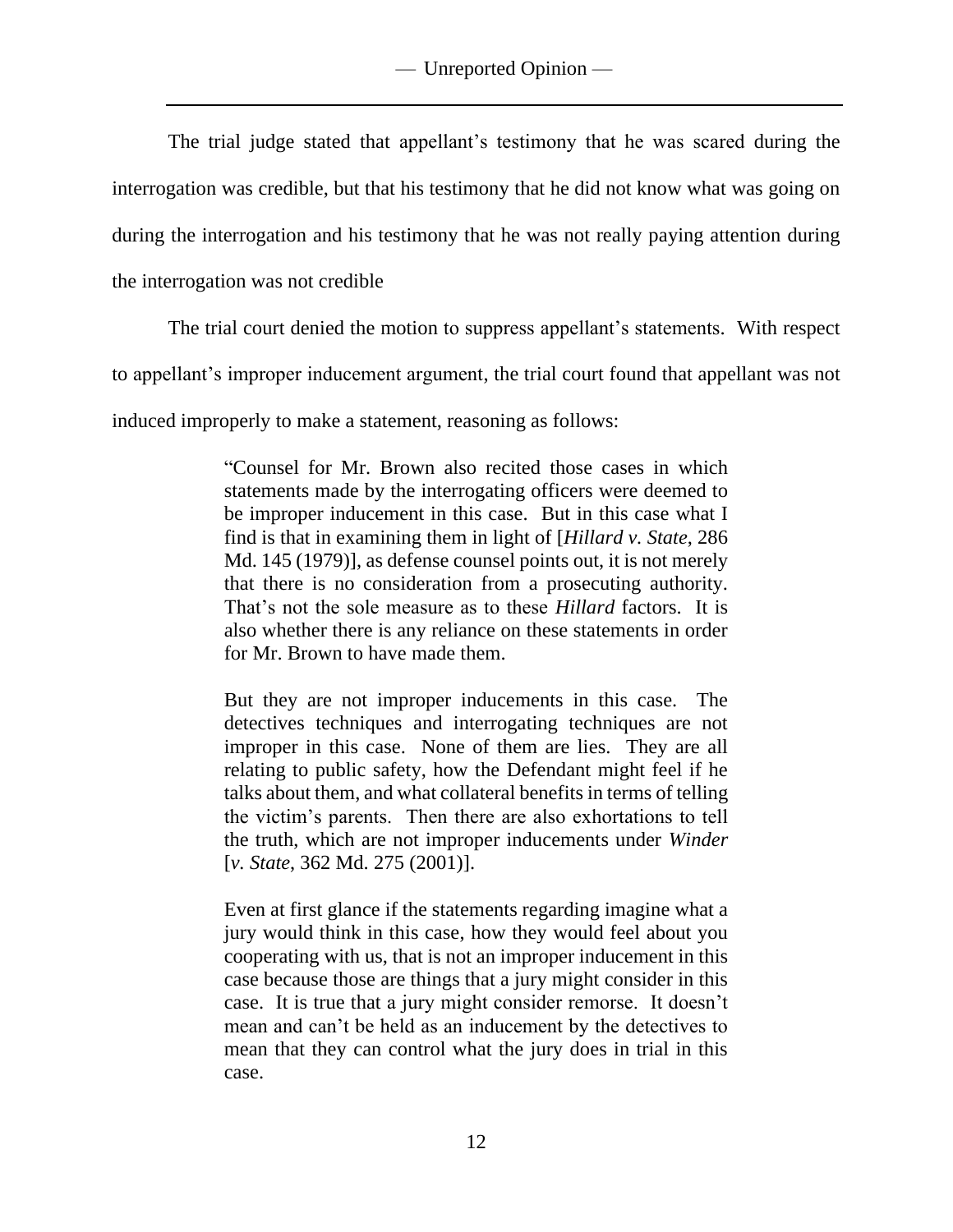In this matter, therefore, I find that the statement was not improperly induced in this matter. Mr. Brown, in observing him on the video, appeared to get more comfortable, understood what the detectives were telling him and asking him, but those are not improper inducements even in light of all of those things under *Hillard* when I examine them under that rubric."

With respect to appellant's inadequate waiver argument, the trial court considered the appellant's "mental and physical makeup . . . age, education, background . . . experience" and conduct during the interrogation. The trial court found the State had met its burden of proving that appellant's waiver was knowing and voluntary.

Appellant proceeded to trial, was convicted, and sentenced. This timely appeal followed.

# II. Motion to Suppress Appellant's Statement

We turn to appellant's motion to suppress his custodial statement to law enforcement.

Appellant argues that the motions court erred in failing to suppress his custodial statement because it was the product of improper promises and improper inducements and the State failed to establish a knowing and voluntary waiver of his right against selfincrimination. Appellant bases his arguments on *Miranda*, Maryland common law and *Hillard*, the Due Process Clause, and Article 22 of the Maryland Declaration of Rights. He maintains that his custodial statement was the involuntary product of police inducements,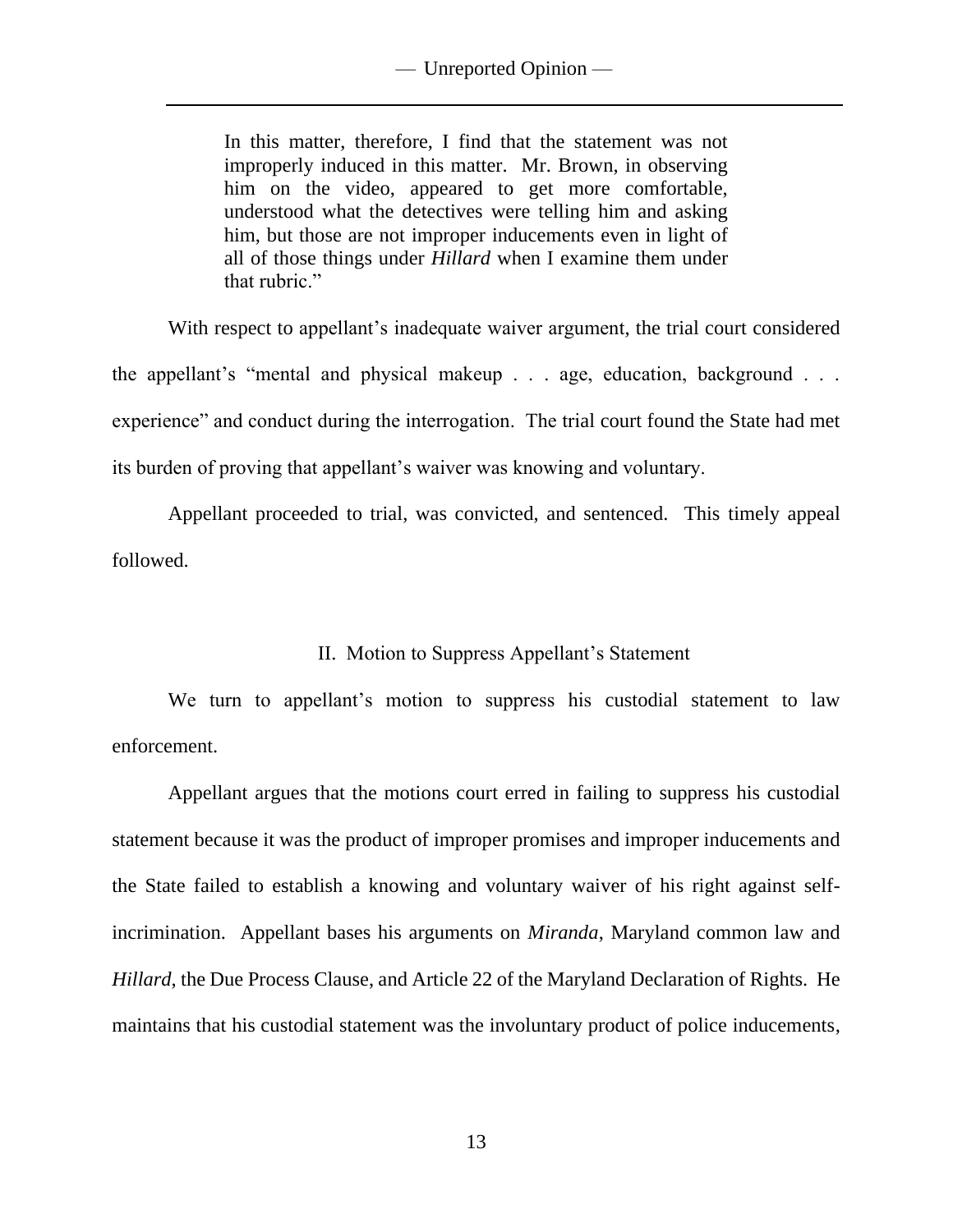including the police statement that he would improve his image before the jury if he made a statement to them.

The State argues that the motions court denied the motion to suppress properly and that there were no improper inducements or promises by law enforcement. The State highlights that appellant was entering the eleventh grade and was literate, that the law enforcement officers verbally explained his rights to him multiple times, and that they sought multiple verbal and written assurances from him, before they proceeded, that he understood his rights and wanted to talk to them.

## III. Appellant's statements

In Maryland, a confession may be excluded because it was involuntary under Maryland common law and/or it was involuntary under constitutional law. *See* Andrew V. Jezic, Patrick L. Woodward, E. Gregory Wells, and Kathryn Grill Graeff, *Maryland Law of Confessions* 14 (2021-2022 ed.). Additionally, "[a] trial court may not admit a confession made during a custodial interrogation unless a law enforcement officer properly advised the defendant of the defendant's rights under Miranda and the defendant knowingly, intelligently, and voluntarily waived those rights." *Madrid v. State*, 474 Md. 273, 310 (2021). First, appellant argues that his confession was involuntary. Second, appellant argues that his *Miranda* waiver was neither knowing nor voluntary.

Whether a statement or confession was voluntary depends on the totality of the circumstances surrounding that confession, including "both the characteristics of the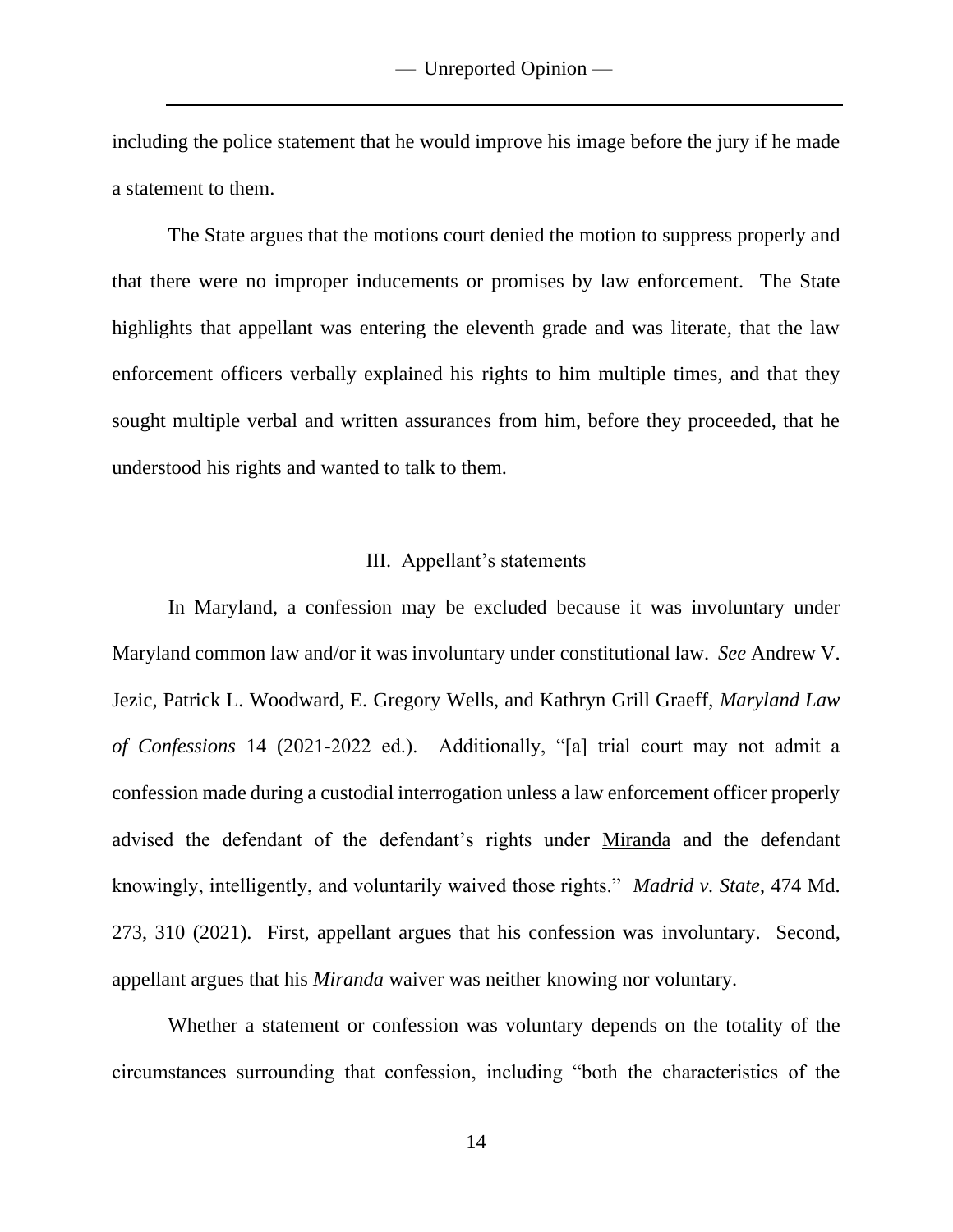# — Unreported Opinion —

accused and the details of the interrogation" resulting in the confession. *Schneckloth v. Bustamonte*, 412 U.S. 218, 226 (1973). In the seminal case of *Hillard*, the Court of Appeals stated as follows:

> "Under Maryland criminal law, independent of any federal constitutional requirement, if an accused is told, or it is implied, that making an inculpatory statement will be to his advantage, in that he will be given help or some special consideration, and he makes remarks in reliance on that inducement, his declaration will be considered to have been involuntarily made and therefore inadmissible."

286 Md. at 153. Factors we consider include where the interrogation was conducted, its length, who was present, how it was conducted, its content, the mental and physical condition, age, education, and intelligence of the accused, whether the accused was informed of his or her constitutional rights or was subjected to any physical punishment, and when the defendant was taken before a court commissioner following arrest. *Hof v. State*, 337 Md. 581, 596-97 (1995).

Significantly, the question of whether a juvenile confession is voluntary must be evaluated with "great care." *Jones v. State*, 311 Md. 398, 407 (1988). The Supreme Court, in *Gallegos v. Colorado*, 370 U.S. 49 (1962), explained that a teenager may not, on his own, be able to fully appreciate what is at stake when the police seek to question him:

> "[A] fourteen-year-old boy, no matter how sophisticated, is unlikely to have any conception of what will confront him when he is made accessible only to the police.

\*\*\*

He cannot be compared with an adult in full possession of his senses and knowledgeable of the consequences of his admissions. He would have no way of knowing what the consequences of his confession were without advice as to his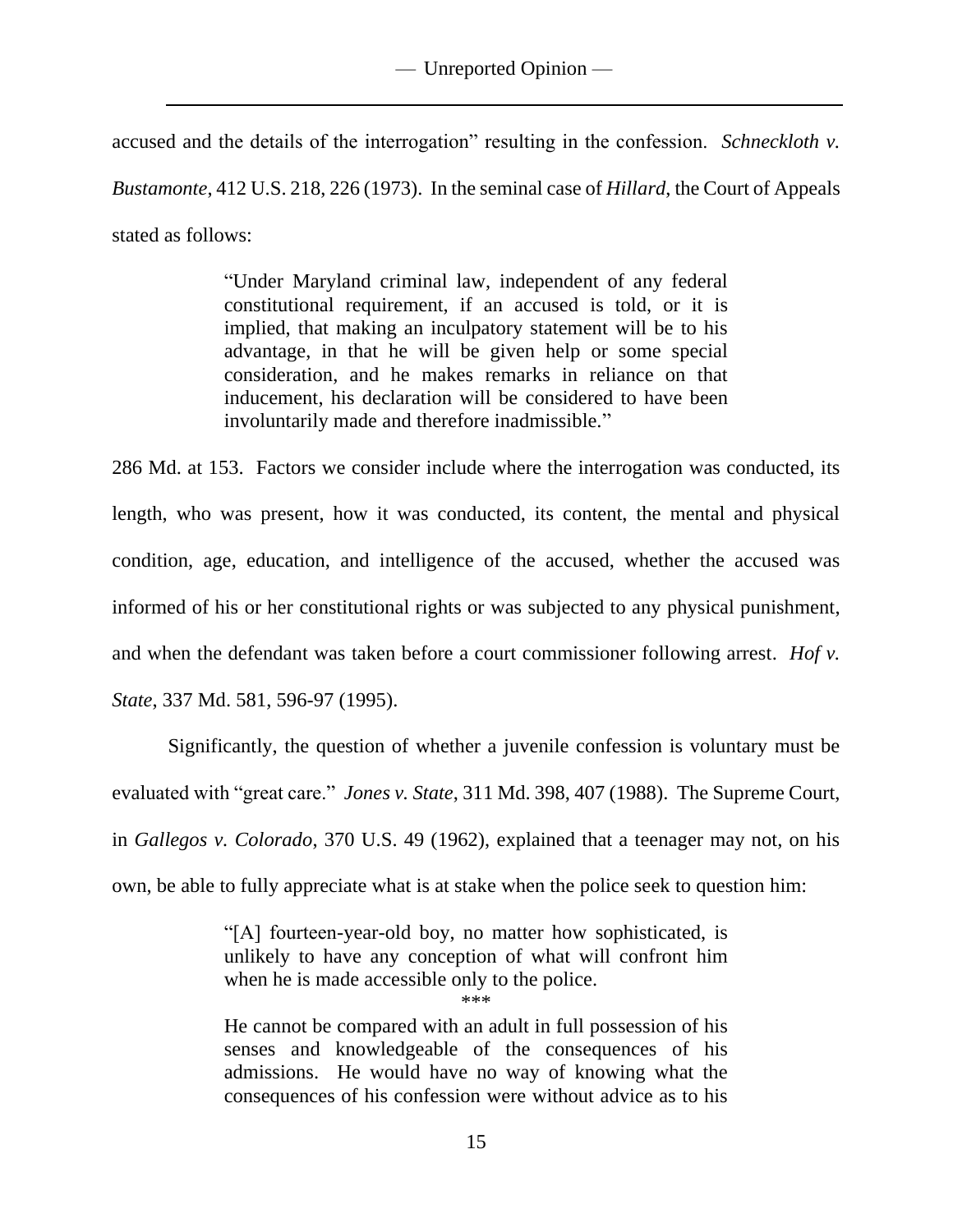right—from someone concerned with securing him those rights—and without the aid of more mature judgment as to the steps he should take in the predicament in which he found himself. A lawyer or an adult relative or friend could have given the petitioner the protection which his own immaturity could not. Adult advice would have put him on a less unequal footing with his interrogators. Without some adult protection against this inequality, a fourteen-year-old boy would not be able to know, let alone assert, such constitutional rights as he had."

370 U.S. 49, 54 (1962); *see also A.M. v. Butler*, 360 F.3d 787, 800-01 & n.10-11 (7th Cir. 2004); Kenneth J. King, Waiving Childhood Goodbye: How Juvenile Courts Fail to Protect Children from Unknowing, Unintelligent, and Involuntary Waivers of Miranda Rights, 2006 Wis. L. Rev. 431, 432-33, 434-44 (noting the complexity of a decision to waive one's rights and explaining why, given the way in which an adolescent develops psycho-socially and his brain matures, a juvenile is ill-equipped to make a knowing and intelligent waiver without adult assistance).

When analyzing a juvenile confession, it is relevant to consider the previous experience of the accused with the criminal justice system, the emotional characteristics of the accused, and whether the confession was induced by police deception. *Winder*, 362 Md. at 305. Along with the length of time that the juvenile was questioned by the police, whether a parent or other friendly adult was present bears on the voluntariness of the juvenile's confession. *Smith v. State*, 220 Md. App. 256, 282 (2014); *Hardaway v. Young*, 302 F.3d 757, 762 (7th Cir. 2002).

As to whether a waiver of *Miranda* rights was proper, "[t]he State has the burden to prove by a preponderance of the evidence a knowing, intelligent, and voluntary waiver of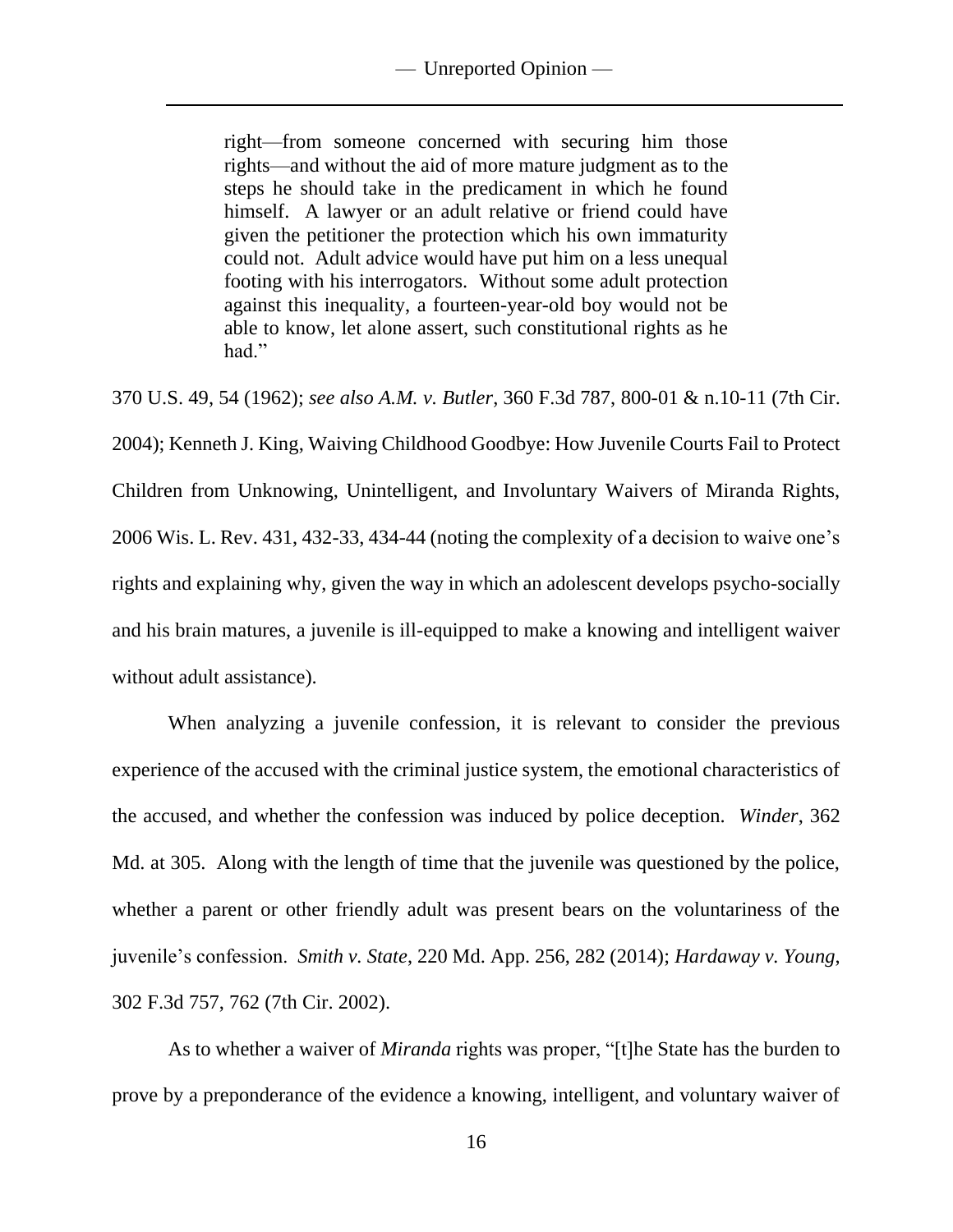the defendant's rights under Miranda." *Madrid*, 474 Md. at 310. This is also a "totality of the circumstances" analysis in which, among other factors, age must be considered. *See id.* (stating "a court must consider the defendant's age, experience, education, background, intelligence, and conduct.").

This case comes before this Court in an unusual posture. In the 2021 session, the

General Assembly enacted 2022 Md. Laws, Chap. 50, the Child Interrogation Protection

Act, which provides, in pertinent part, as follows:

"A law enforcement officer may not conduct a custodial interrogation of a child until the child has consulted with an attorney who is retained by the parent, guardian or custodian of the child; or provided by the Office of the Public Defender; and [t]he law enforcement officer has made an effort reasonably calculated to give actual notice to the parent, guardian, or custodian of the child that the child will be interrogated."

Significantly, the statute creates a rebuttable presumption as to the admissibility of any

custodial child statement to law enforcement, providing as follows:

"There is a rebuttable presumption that a statement made by a child during a custodial interrogation is inadmissible in a delinquency proceeding or a criminal prosecution against that child if a law enforcement officer willfully failed to comply with the requirements of this section."<sup>3</sup>

The Child Interrogation Protection Act, expressing the public policy of Maryland, becomes

effective October 1, 2022.

<sup>&</sup>lt;sup>3</sup> "The State may overcome the presumption by showing, by clear and convincing evidence, that the statement was made knowingly, intelligently, and voluntarily." 2022 Md. Laws, Chap. 50.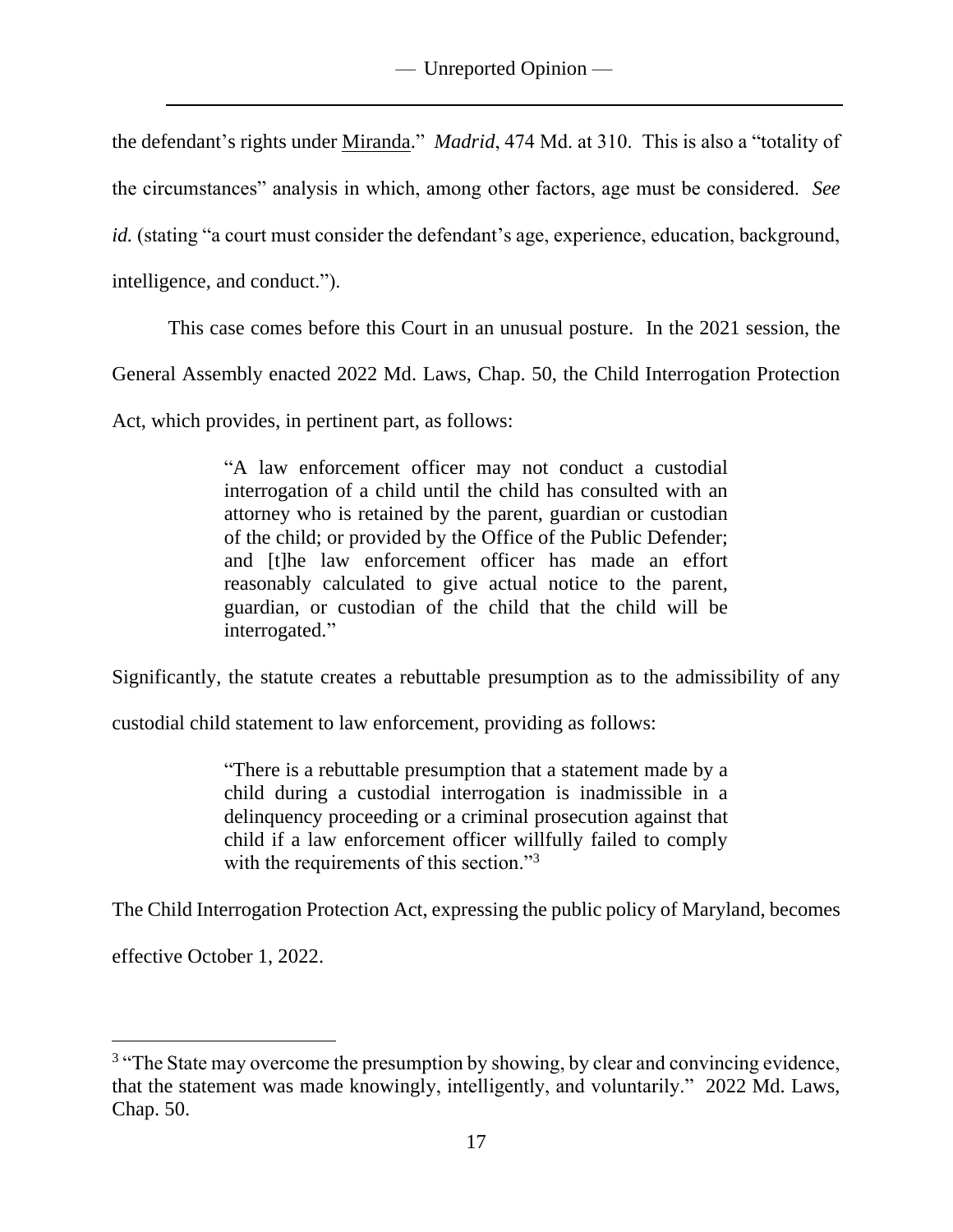The motions judge concluded that appellant's statement "was voluntary, free from the taint of improper inducements." As to compliance with *Miranda,* the circuit court concluded that "there was a knowing and voluntary waiver that was made in this case." As to the absence of appellant's parents, the circuit court explained as follows:

> "His parents were not required to be there. And in this case, although much is made of the fact that Detective Berg said I didn't even think about it and we're not required to do it and that there is protocol regarding that, there is no formal protocol and I think Detective Berg ultimately admitted that on crossexamination. There is no age requirement by which a juvenile is required to have a parent present. Detective Berg made it clear ultimately it is on a case by case basis if he felt there was something to be gained or helpful in having the parents there. But that doesn't negate the fact or undercut the fact that the whole purpose of the custodial interrogation is to get the Defendant to make a statement. It is not required that you make it easy for a Defendant not to make a statement in this case under the law."

It is clear that the motions judge gave little or no weight to the absence of counsel or appellant's parents or that appellant's parents asked five times to see their son. The Court of Appeals has made clear, however, that the denial of parental access to a juvenile is a factor to consider. *See McIntyre v. State*, 309 Md. 607, 625 (1987). Appellant will be receiving a new trial because of the *Kazadi voir dire* error. In light of our discussion above, we shall vacate the order denying appellant's motion to suppress his statement and remand that matter for a new motions hearing.

> **JUDGMENTS OF THE CIRCUIT COURT FOR HARFORD COUNTY REVERSED. ORDER DENYING APPELLANT'S MOTION TO SUPPRESS VACATED. CASE REMANDED TO THAT COURT**